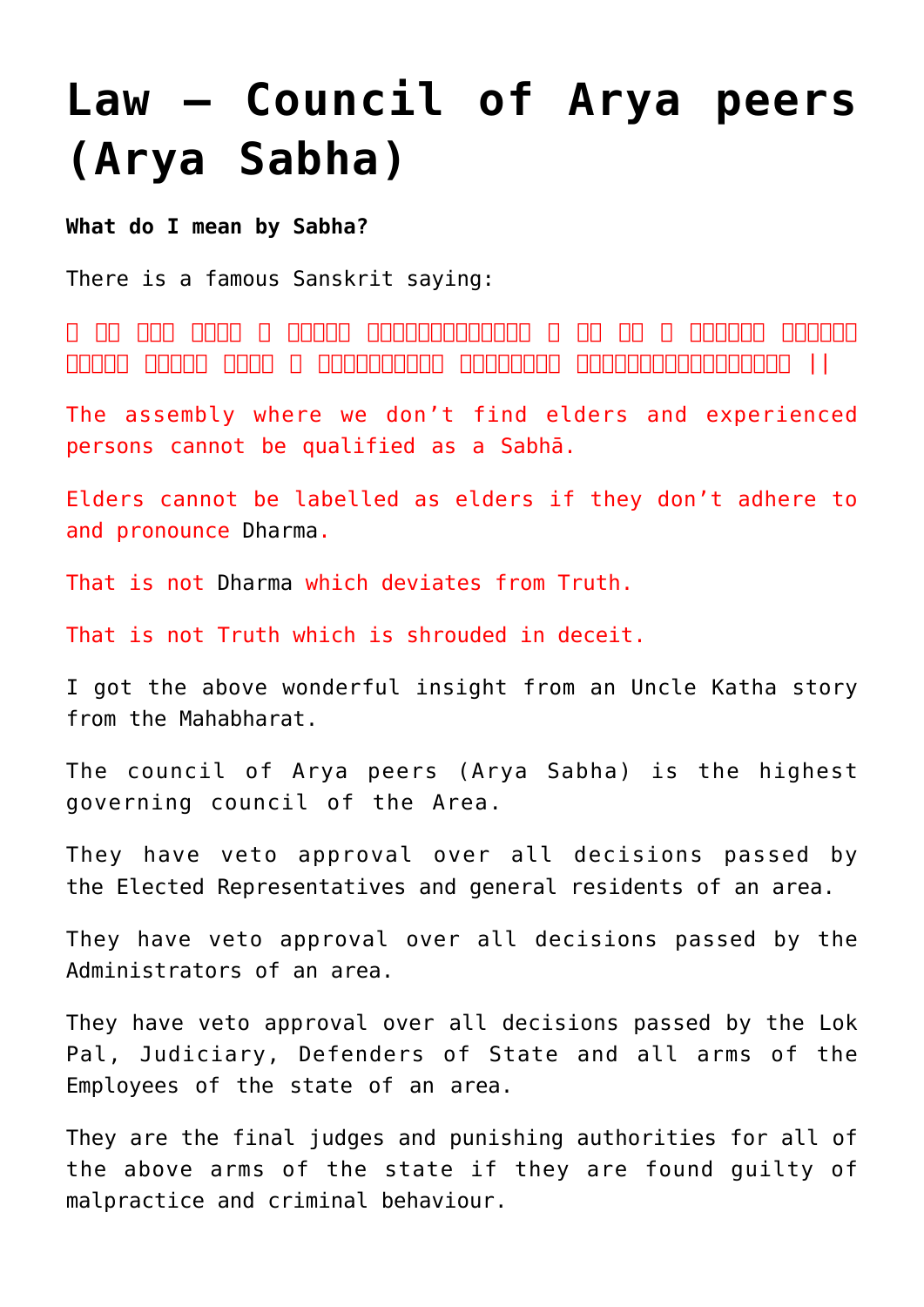The veto approval of the council of [Arya](http://aryadharma.world/whoisanarya/) peers can be overruled by an overall majority of 80% of votes cast by the [Elected Representatives](https://aryadharma.world/laws/details-of-the-law/law-elected-representatives/) and supported by at least 70% of the general residents of the area, not just local voters with voter id card.

The veto approval of the council of [Arya](http://aryadharma.world/whoisanarya/) peers can be overruled by a simple majority if the simple majority includes the favourable vote of the [Tathagata](https://aryadharma.world/concepts/tathagata/).

The simple majority includes the votes cast by the [Elected](https://aryadharma.world/laws/details-of-the-law/law-elected-representatives/) [Representatives](https://aryadharma.world/laws/details-of-the-law/law-elected-representatives/) or by the general residents of the area, not just local voters with voter id card.

In the event vote of the Council of [Arya](http://aryadharma.world/whoisanarya/) Peers affects a certain section of the law abiding population or law abiding profession or law abiding group, then they can also be overruled by a vote of 70% of that affected law abiding group.

The veto approval of the council of [Arya](http://aryadharma.world/whoisanarya/) peers can be overruled by a simple majority if the simple majority of the affected law abiding group includes the favourable vote of the [Tathagata.](https://aryadharma.world/concepts/tathagata/)

**Law abiding groups are not classified by race, religion, caste, gender or ethnicity.**

Groups can only be classified by common interests, or professions or certain disadvantaged sections of society like farmers, landless labourers, weavers, artisans, oppressed and victimised women, widows, single parents, busy women, and including but not limited to the groups mentioned in the composition of [governing council](https://aryadharma.world/laws/details-of-the-law/law-elected-representatives/) of the elected representatives.

There will be a council of [Arya](http://aryadharma.world/whoisanarya/) peers selected at different levels – [gram panchayat](https://en.wikipedia.org/wiki/Gram_panchayat), [hobli,](https://en.wikipedia.org/wiki/Hobli) [taluk,](https://en.wikipedia.org/wiki/Tehsil) [zilla\(district\)](https://en.wikipedia.org/wiki/Zillah_(country_subdivision)), state and nation.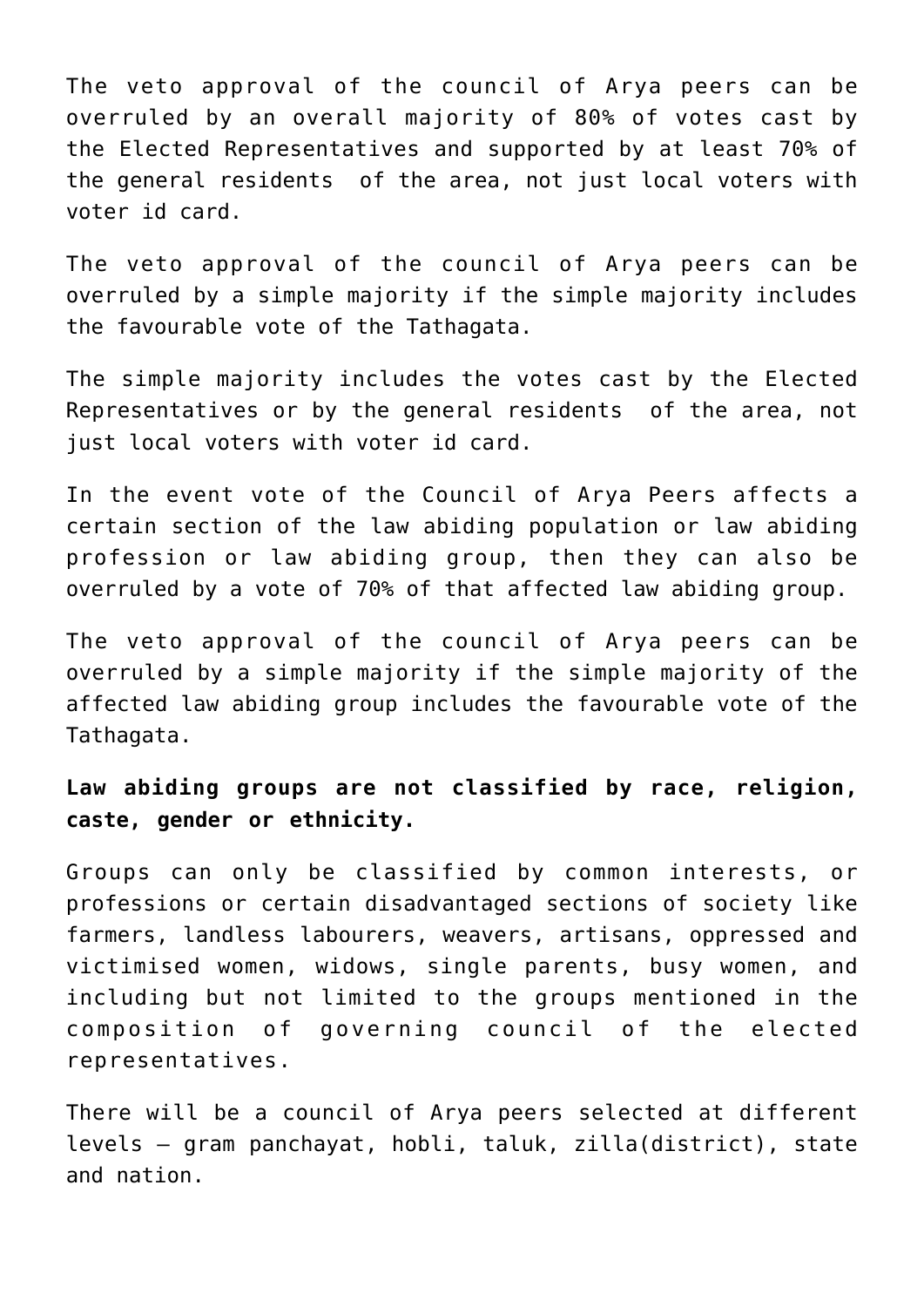There is absolutely no quota or reservation of any kind for selection to the [Arya](http://aryadharma.world/whoisanarya/) council of peers.

Not even a gender quota or reservation.

However on no account should the composition of a single group of the council of [Arya](http://aryadharma.world/whoisanarya/) peers exceed more than 10% of the relevant group composition of [governing council](https://aryadharma.world/laws/details-of-the-law/law-elected-representatives/) of the elected representatives.

On no account should the total [blue collar](https://en.wikipedia.org/wiki/Blue-collar_worker) groups in the council of [Arya](http://aryadharma.world/whoisanarya/) peers exceed 35% of the blue collar group composition of [governing council](https://aryadharma.world/laws/details-of-the-law/law-elected-representatives/) of the elected representatives.

Elected [governing council](https://aryadharma.world/laws/details-of-the-law/law-elected-representatives/) landed or lease hold farmers are not blue collar workers.

Elected [governing council](https://aryadharma.world/laws/details-of-the-law/law-elected-representatives/) [Defenders of the State](https://aryadharma.world/concepts/thestate/defendersofthestate/) are not blue collar workers.

Elected [governing council](https://aryadharma.world/laws/details-of-the-law/law-elected-representatives/) workers in the [True Temples](https://aryadharma.world/concepts/truetemples/) are not blue collar workers.

The term of the council of [Arya](https://aryadharma.world/concepts/truetemples/) peers is 4 years.

They can serve for a maximum of two consecutive terms (8 years).

They then have to take a break for 2 years before reapplying for posts in the council of [Arya](https://aryadharma.world/concepts/truetemples/) peers.

They must be people who have been residents of the area for at least 10 years.

They do not have to physically live in the area, if they have land in an area also for more than 5 years, then they can be appointed to the [Arya](https://aryadharma.world/concepts/truetemples/) council for that area also.

Before their appointment to the council, they should have not only resided in their local area all their lives.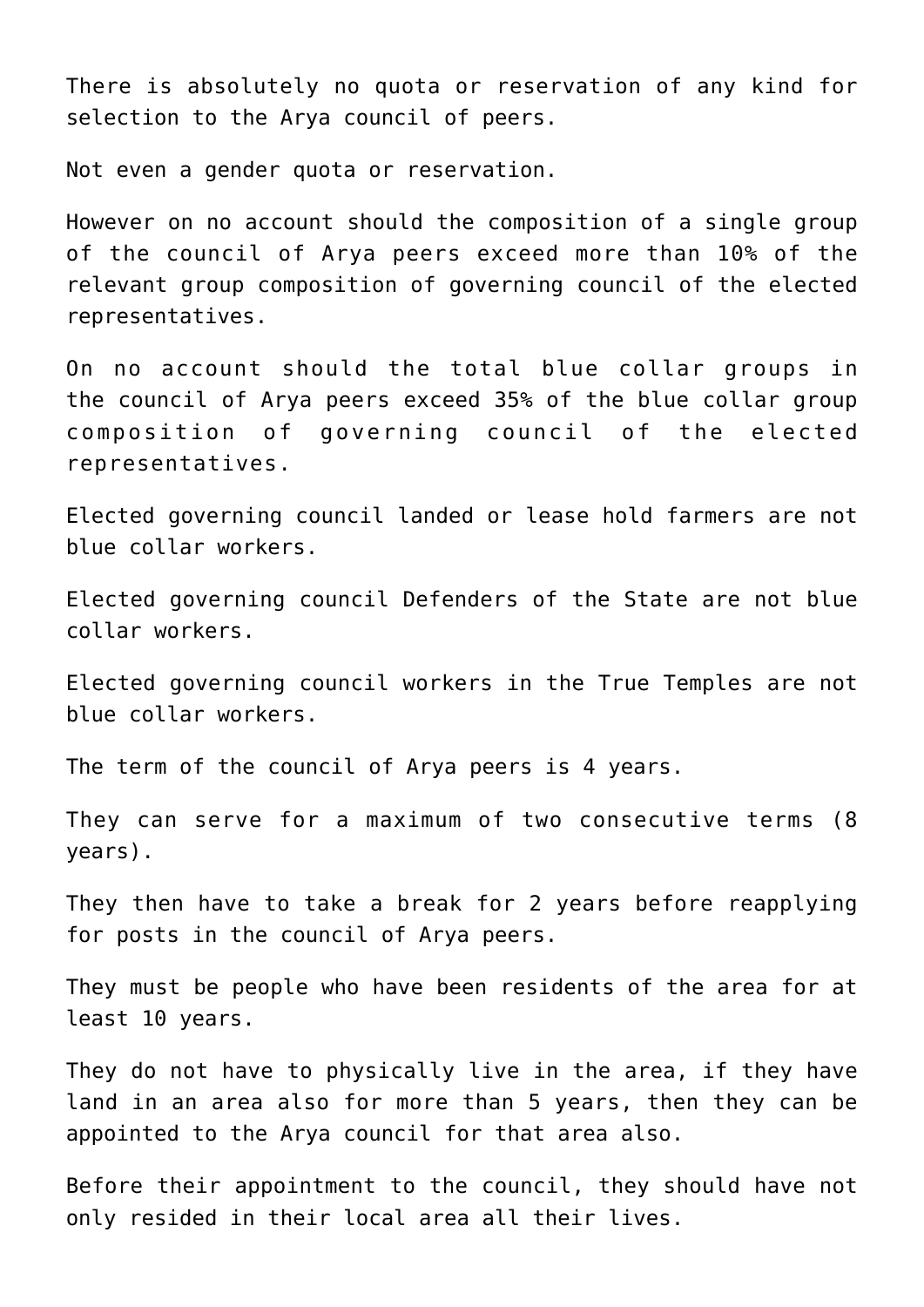They should have resided in another area away from their local area for at least:

- 3 years and 200 km from their local area for grama (village) governing council of Arya peers.
- 3 years and 300 km away from their local area for hobli governing council of Arya peers.
- 3 years and 500 km away from their local area for taluk governing council of Arya peers.
- 3 years and 600 km away from their local area for district zilla governing council of Arya peers.
- 3 years and 1000 km away from their local area for state governing council of Arya peers.
- 3 years and 1600 km away or 2 years in another country away from their local area for national governing council of Arya peers.

The term of residence does not include the time spent as a student studying in a school or college.

If they do not have a formal education, then the time they spend in that area outside their local area can be counted.

The above specifications are for a country the size of current day India.

Once [Bharat](https://aryadharma.world/bharat/) is reformed, the distances should be redrawn and increased on a pro-rata basis.

## **SELECTION OF THE [ARYA](https://aryadharma.world/concepts/truetemples/) PEERS TO THE COUNCIL**

They are elected by the local governing council of the relevant administrative level – [gram panchayat](https://en.wikipedia.org/wiki/Gram_panchayat), [hobli,](https://en.wikipedia.org/wiki/Hobli) [taluk,](https://en.wikipedia.org/wiki/Tehsil) [zilla\(district\)](https://en.wikipedia.org/wiki/Zillah_(country_subdivision)), state and nation.

At least 60% of the local population and 70% of the relevant [council of elected representatives](https://aryadharma.world/laws/details-of-the-law/law-administration/law-elected-representatives/) must have approved their appointment.

However at higher levels ([zilla\(district\)](https://en.wikipedia.org/wiki/Zillah_(country_subdivision)) and above), if it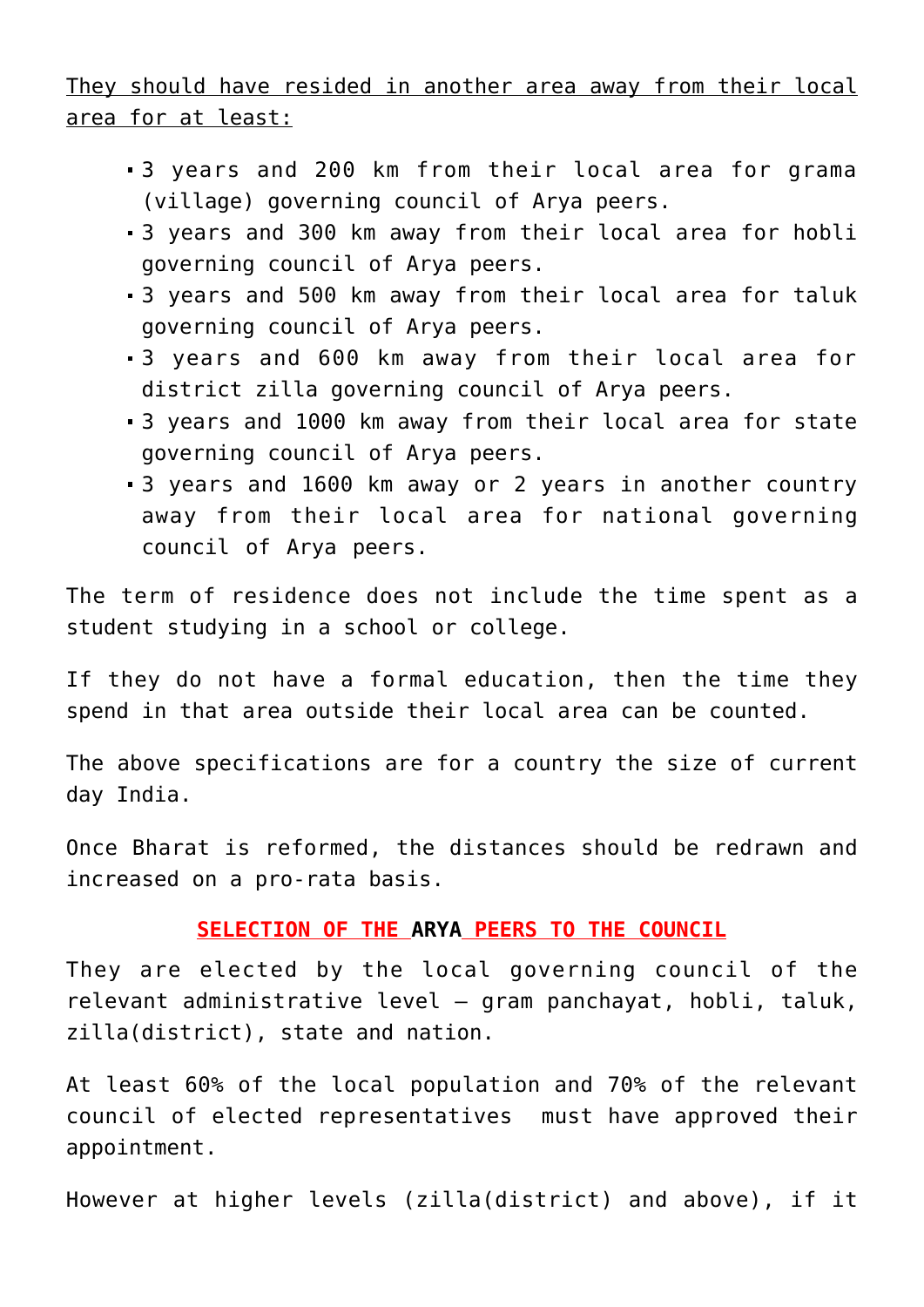includes the vote of the [Tathagata,](https://aryadharma.world/concepts/tathagata/) a simple majority of [council of elected representatives](https://aryadharma.world/laws/details-of-the-law/law-administration/law-elected-representatives/) is sufficient for appointment to the council of Arya peers.

Children above the age of 8 should also vote for the appointment of the Arya council.

All law abiding residents, even if they are mentally disabled should also vote in the appointment of the Arya council, if they are able to do so.

The candidates for the council of Arya peers do not have to go from ground up as I have specified in the law for the [council](https://aryadharma.world/laws/details-of-the-law/law-administration/law-elected-representatives/) [of elected representatives.](https://aryadharma.world/laws/details-of-the-law/law-administration/law-elected-representatives/)

They can directly stand for national level even without first being elected at lower level.

#### **NUMBER OF MEMBERS**

Maximum of 11 for gram panchayat governing council of Arya peers.

Maximum of 21 for hobli panchyat governing council of Arya peers.

Maximum of 31 for taluk panchyat governing council of Arya peers.

Maximum of 41 for district zilla panchayat governing council of Arya peers.

Maximum of 141 for governing council of Arya peers for state panchayat governing council of Arya peers.

Maximum of 251 for for national panchayat governing council of Arya peers.

#### **SALARIES**

They should be given 3 times the salary and benefits of the rest of the governing council for that level of governance –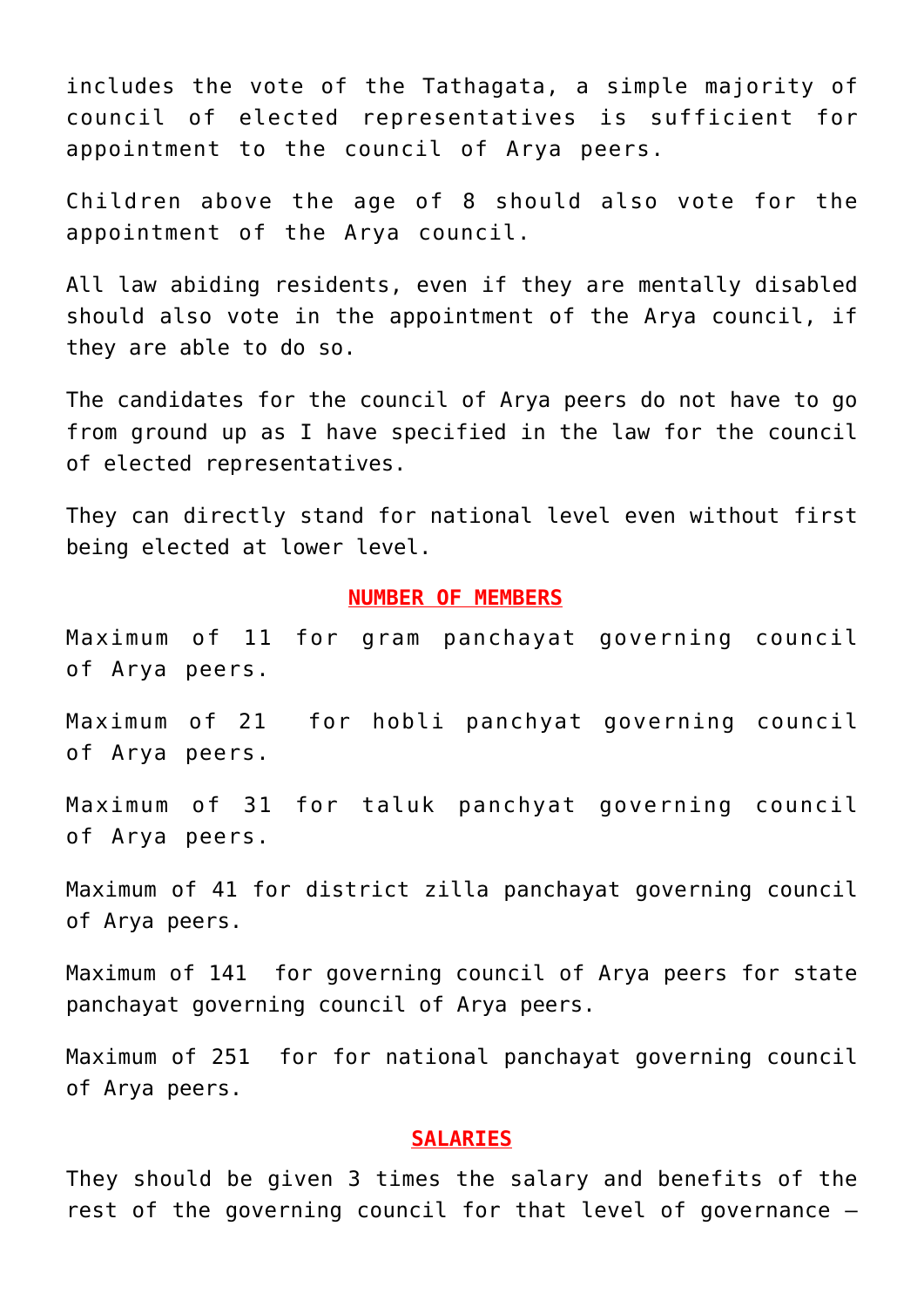[gram panchayat,](https://en.wikipedia.org/wiki/Gram_panchayat) [hobli](https://en.wikipedia.org/wiki/Hobli), [taluk,](https://en.wikipedia.org/wiki/Tehsil) [zilla\(district\),](https://en.wikipedia.org/wiki/Zillah_(country_subdivision)) state and nation.

They should be given free education for their children upto an amount of Rs 1,00,000 per child per year.

They and their spouse should be given free healthcare upto an amount of Rs 4,00,000 per incident.

The rest of their immediate dependents (parents, children, siblings, inlaws) can be given free healthcare upto an amount of Rs 2,00,000 per incident.

### **QUALIFICATIONS**

**1.** It is mandatory for them to first fulfill all qualifications and parameters for selection as mentioned in the law for [Elected Representatives.](https://aryadharma.world/laws/details-of-the-law/law-elected-representatives/)

**2.** Their age must be above 35 and below 70.

**3.** They should live in their own or ancestral or family owned house or apartment or farm.

**4.** They must be well versed and pass an exam with at least 70% passing marks in the following texts:

- [Yoga Vasistha](http://aryadharma.world/concepts/brahman/yoga-vasistha/)
- [Bhagavad Gita](http://aryadharma.world/concepts/brahman/vedasandupanishads/)
- [Shanti Parva](http://aryadharma.world/bharat/shantiparva/)
- [Arthashastra and Neeti Shastra](http://aryadharma.world/bharat/kautilya/)
- Laws and concepts on this website [Arya Dharma.](http://www.aryadharma.world)

and also at least 75% passing marks in any one of the below texts:

- [Taittriya Upanishad](https://en.wikipedia.org/wiki/Taittiriya_Upanishad)
- [Chandogya Upanishad](https://en.wikipedia.org/wiki/Chandogya_Upanishad)
- [Brahmasutra](https://en.wikipedia.org/wiki/Brahma_Sutras)

The exams can be open book exams.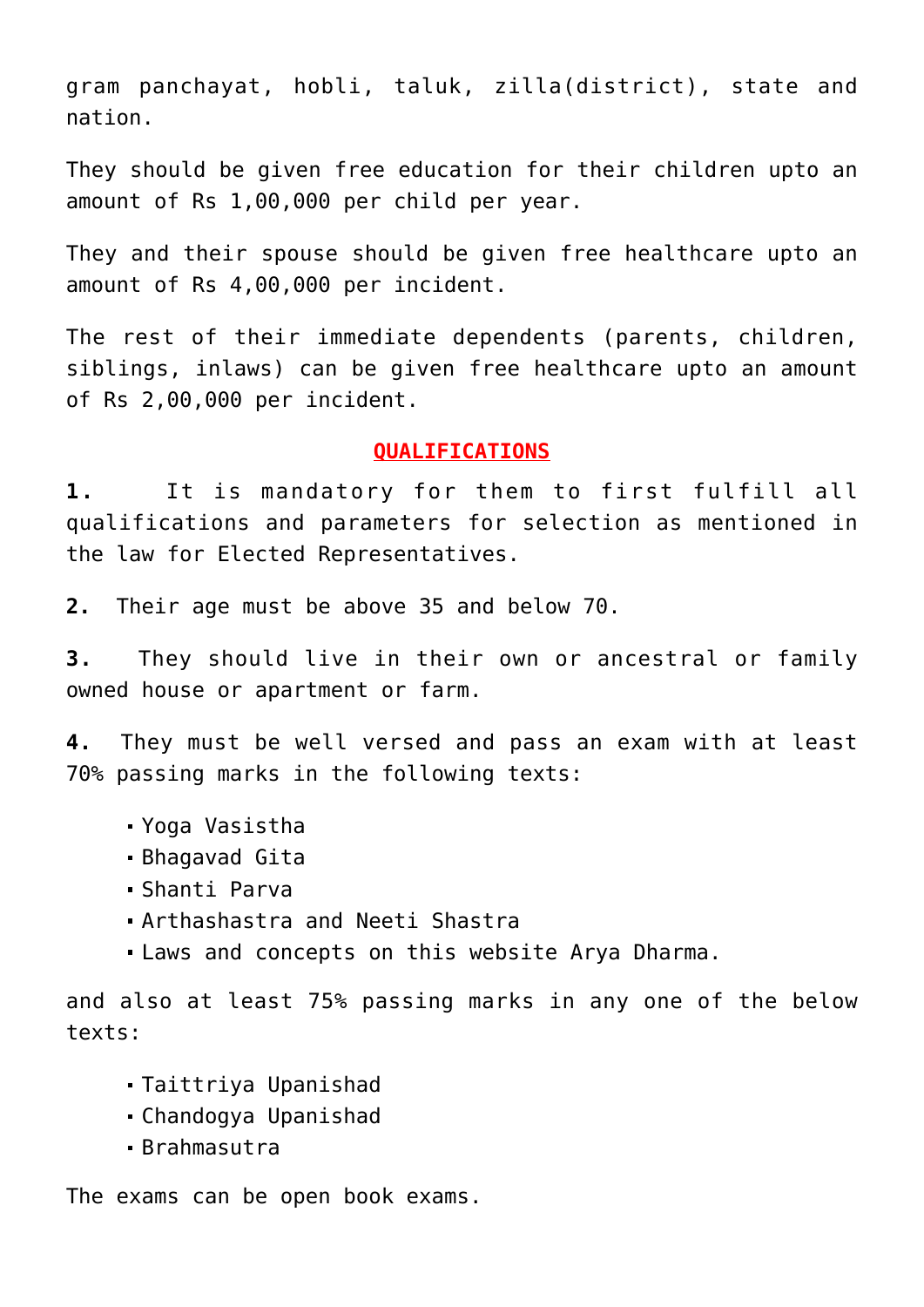They do not have to be in the original language the texts were written in.

The tests must be in the language that is local or an accepted official language of that state.

They do not need to memorize anything verbatim and can quote from and refer the above texts to answer the exam questions.

They should be given the tests to assess whether they have understood the basic underlying concepts of these texts.

Sources of study can include the works of [Sankara](http://aryadharma.world/bharat/shankara/) and other masters.

Tests must be given for the whole books for Arthashastra and Gita.

Tests can be given chapter wise for the other large texts.

Some people may think I am being a "[Hindu](https://aryadharma.world/bharat/hindu/)" "fundamentalist" because I have not prescribed any texts outside the [Sanathan](https://aryadharma.world/concepts/brahman/vedasandupanishads/) [Dharma](https://aryadharma.world/concepts/brahman/vedasandupanishads/).

**Only the [Sanathan Dharma](https://aryadharma.world/concepts/brahman/vedasandupanishads/) puts loyalty to [Dharma](http://aryadharma.world/concepts/brahman/dharma/) above loyalty even to family, leave alone to any "chosen" people or "chosen" religion or "one and true" God.**

That is the only reason I have included only the above texts of the [Sanathan Dharma](https://aryadharma.world/concepts/brahman/vedasandupanishads/) as the only method to select the council of [Arya](https://aryadharma.world/concepts/whoisanarya/) peers.

I have not mentioned texts like Jainism, Sikkhism, Buddhism and other minor religions of Bharat since they all have their roots in the Sanathan Dharma.

This does not mean any "non-Hindu" cannot apply for the council of [Arya](https://aryadharma.world/concepts/whoisanarya/) peers.

**Nobody should be appointed to the council of [Arya](https://aryadharma.world/concepts/whoisanarya/) peers who considers themselves Hindu or non-Hindu first.**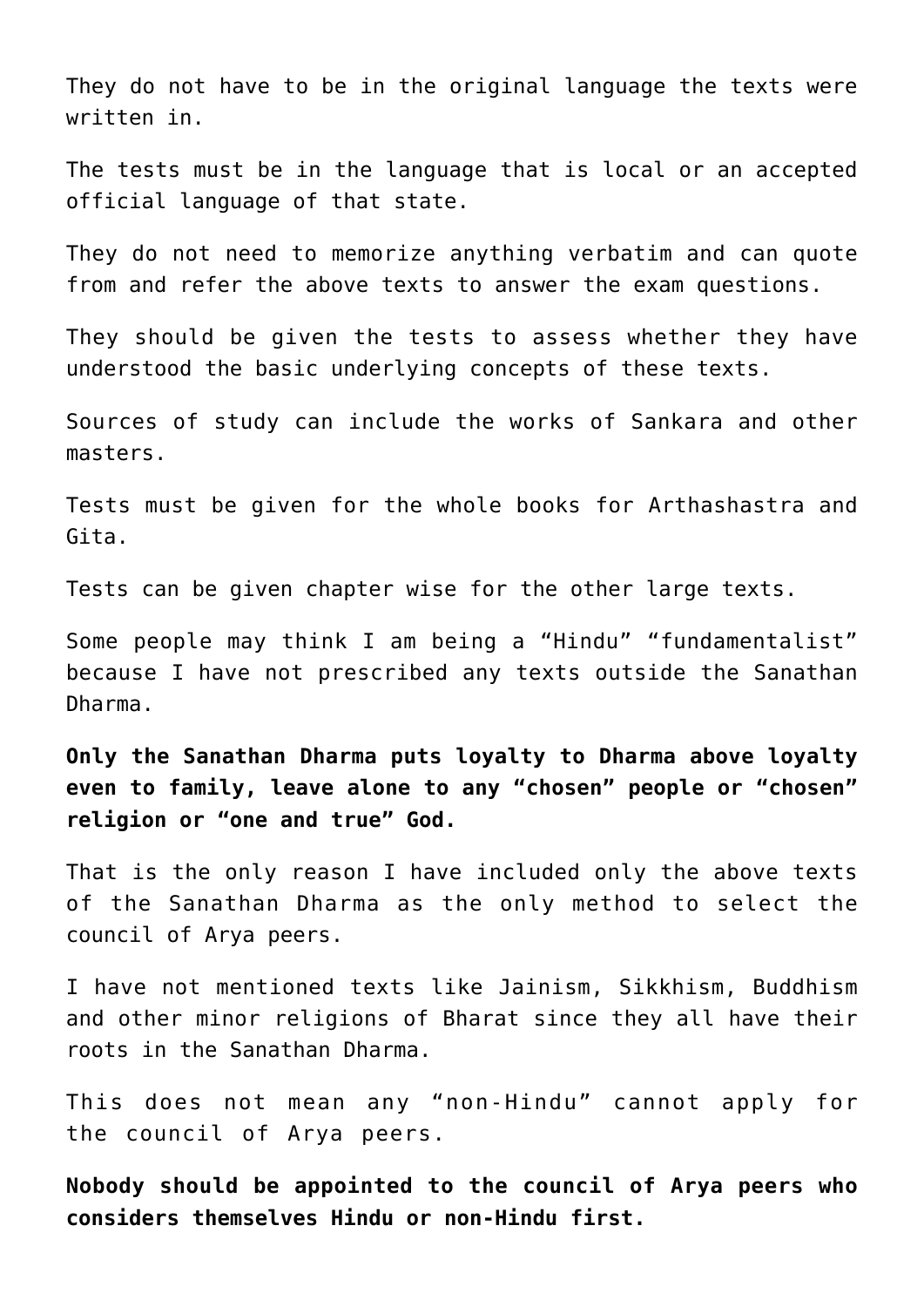The person to be appointed is one who follows [Dharma](http://aryadharma.world/concepts/brahman/dharma/) and is loyal to [Dharma](http://aryadharma.world/concepts/brahman/dharma/) even above loyalty to the people and nation of [Bharat](http://aryadharma.world/bharat/).

For more about this read the [myth of permanent Hindu Muslim](https://aryadharma.world/bharat/hindu-muslim-myth-conflict/) conflict in Bharat

**The texts I have mentioned above are not "Hindu" texts.** 

**They are texts for the development of maturity, intellect, wisdom and most importantly an open and unconditioned mind.**

Any person who is appointed to the council of Arya peers must have maturity, intellect, wisdom, and an open and unconditioned mind first, and that can only come from mastering the above texts not only in theory, **but also in practice.**

These texts were born and originated in [Bharat](http://aryadharma.world/bharat/).

These are not "religious" texts.

**This is our heritage. This is our culture.** 

**This is what made us great.**

Religion is a creation of man, most of it from men in foreign lands.

Culture is given to you by your own ancestors.

Culture is their legacy to us.

Anybody who disregards and belittles their culture and heritage is actually an ungrateful wretch who spits on the face of their ancestors.

They deserve no place in this land, if they are not willing to follow the culture of this land.

**But culture is also subordinate to [Dharma.](http://aryadharma.world/dharma/)**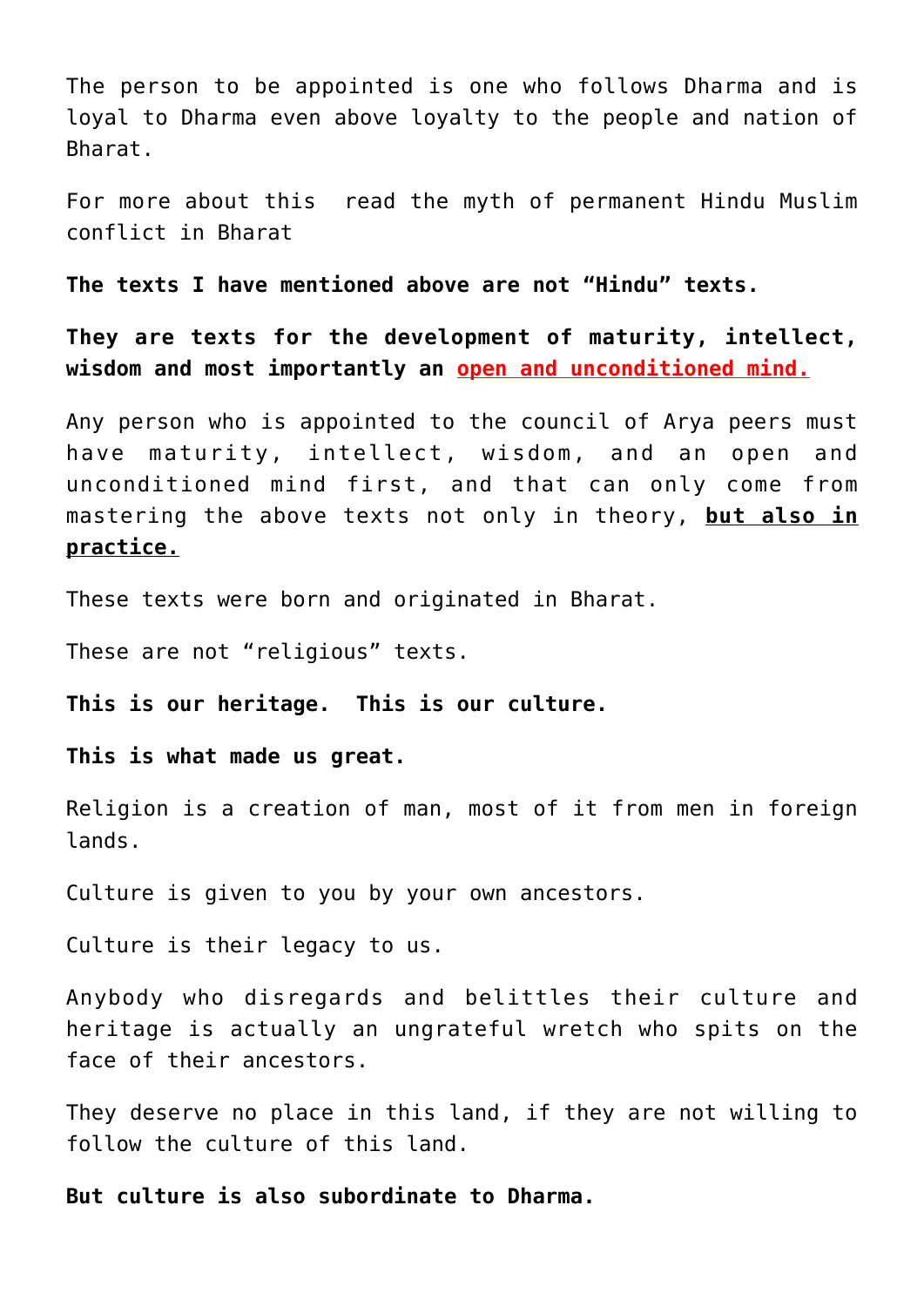[Dharma](http://aryadharma.world/dharma/) is the divine rule of [Brahman](http://aryadharma.world/concepts/brahman/).

**[Dharma](http://aryadharma.world/dharma/) is the supreme law, not only in [Bharat](http://aryadharma.world/bharat/) but in this whole [multiverse.](https://en.wikipedia.org/wiki/Multiverse)**

Note:

Reading my laws above, some may claim I am a "[Hindu"](https://aryadharma.world/bharat/hindu/) fundamentalist.

I also have read the [Dhammapada](https://aryadharma.world/concepts/brahman/the-sakyamuni/), [Quran,](https://en.wikipedia.org/wiki/Quran) [Bible](https://en.wikipedia.org/wiki/Bible) and [Bahai](https://en.wikipedia.org/wiki/Bahá%27í_Faith) many times.

Many of the sayings on this website are from the Quran and Bible, especially in the article on [Brahman.](http://aryadharma.world/concepts/brahman/)

**I detest this term "secular".**

I dont care about equality of religions.

I dont care about only the equality of all men.

**I care about the equality of all beings living and natural in this world.**

**I care most about abiding by the [Rtam,](https://en.wikipedia.org/wiki/Ṛta) not abiding by the "religion" and "law" of man.**

The [Rtam](https://en.wikipedia.org/wiki/Ṛta), the supreme law created by [Brahman](http://aryadharma.world/concepts/brahman/) itself consists only of two fundamental components : [Dharma](http://aryadharma.world/concepts/brahman/dharma/) along with [Karma.](https://en.wikipedia.org/wiki/Karma)

**The [Rtam](https://en.wikipedia.org/wiki/Ṛta) is only supreme and absolute law for the existence of not just the Earth, but the entire [multiverse](https://en.wikipedia.org/wiki/Multiverse) itself.**

So if I prescribe only the above texts as required reading, which only includes the texts of the [Sanathan Dharma,](http://aryadharma.world/concepts/brahman/vedasandupanishads/) there must be a reason for it.

**A person who objects to my above specified texts as required reading, should first read the texts I have given.**

I challenge them, if they can find all of what I say below in any other religion, I will ask them to follow the laws of any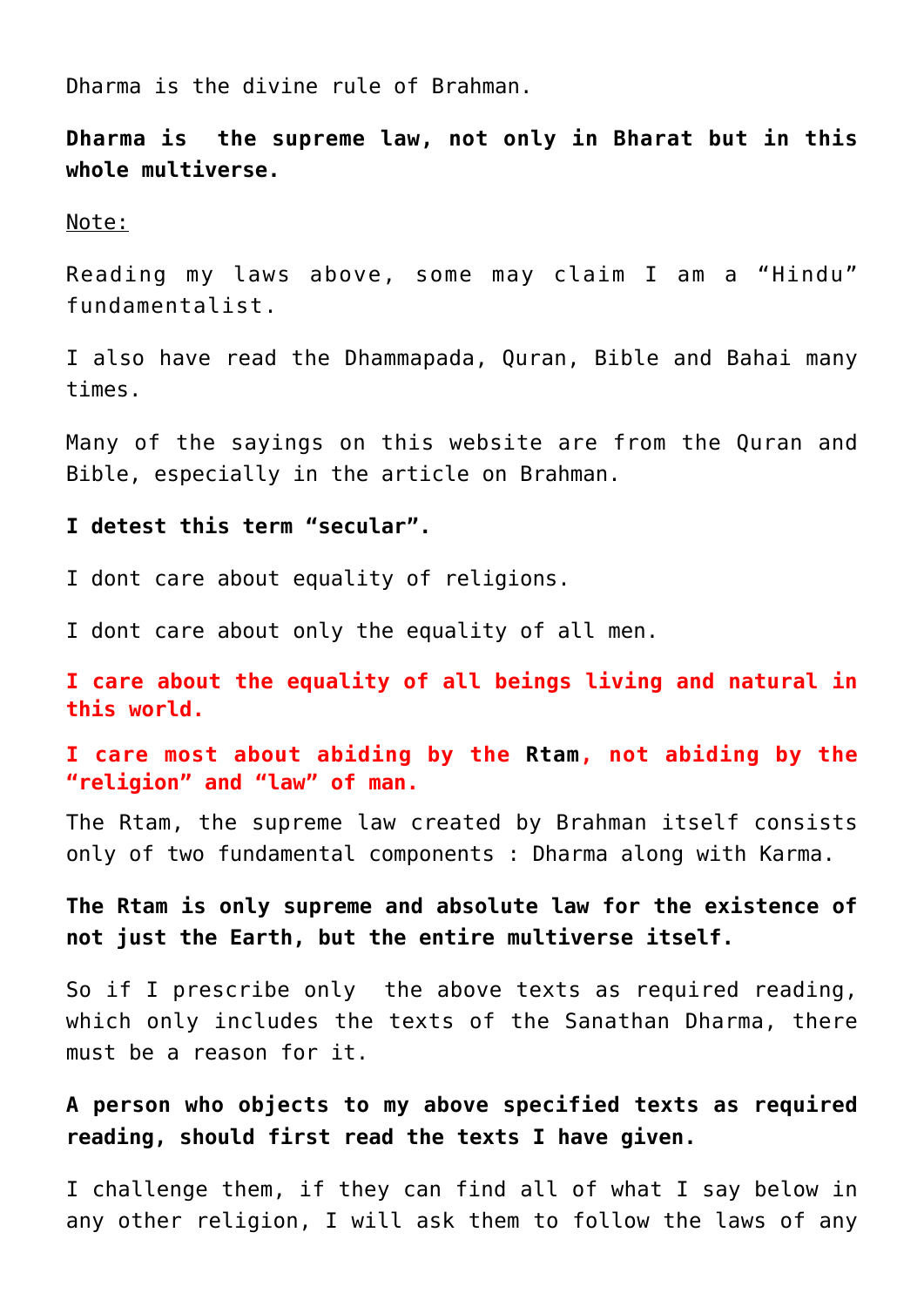religion that says:

**[तत् त्वम् अिस](http://en.wikipedia.org/wiki/Tat_Tvam_Asi) Tat Tvam Asi – [Brahman](https://aryadharma.world/brahman/) is the [Truth,](http://en.wikipedia.org/wiki/Sat_(Sanskrit)) [Brahman](https://aryadharma.world/brahman/) is the [Self,](http://en.wikipedia.org/wiki/%C4%80tman_(Hinduism)) [Brahman](https://aryadharma.world/brahman/) is [You.](https://en.wikipedia.org/wiki/%C4%80tman_(Hinduism))**

**[Dharma](http://aryadharma.world/dharma/) defends those who defend it. And [Dharma](http://aryadharma.world/dharma/) destroys those who destroy it.**

**Brother, there is no greater Dharma than SEVA** (benevolence)( $\Box$  $\Box$  $\Box$ ), no greater sin than oppressing others. **I have declared to you, dear brother, the verdict of all the Vedas and the Puranas, and the learned also know it.**

**The remark of even a child is to be accepted, if it is in accordance with reason; but the remark of even [Brahman](http://aryadharma.world/brahman/) himself, the creator of the world, is to be rejected like a piece of straw if it does not accord with reason.**

**He is mine and he is another, Is a thought that narrow minded, selfish and ignorant people have, For the truly noble and enlightened, "The whole world is one family."**

**Ekam [sat](http://aryadharma.world/concepts/brahman/) vipra bahudha vadanti. [That](http://aryadharma.world/concepts/brahman/) which exists is [One:](http://aryadharma.world/concepts/brahman/) wise sages call [it](http://aryadharma.world/concepts/brahman/) by various names.**

**I am the same to all, None is hateful to me, None is dear to me, But those who worship Me with devotion, dwell in Me, and I too dwell in them.**

**Consciousness is [Brahman,](https://aryadharma.world/vedasandupanishads/brahman/) the world is Brahman, all the elements are Brahman, I am Brahman, my enemy is Brahman, my friends and relatives are Brahman,**